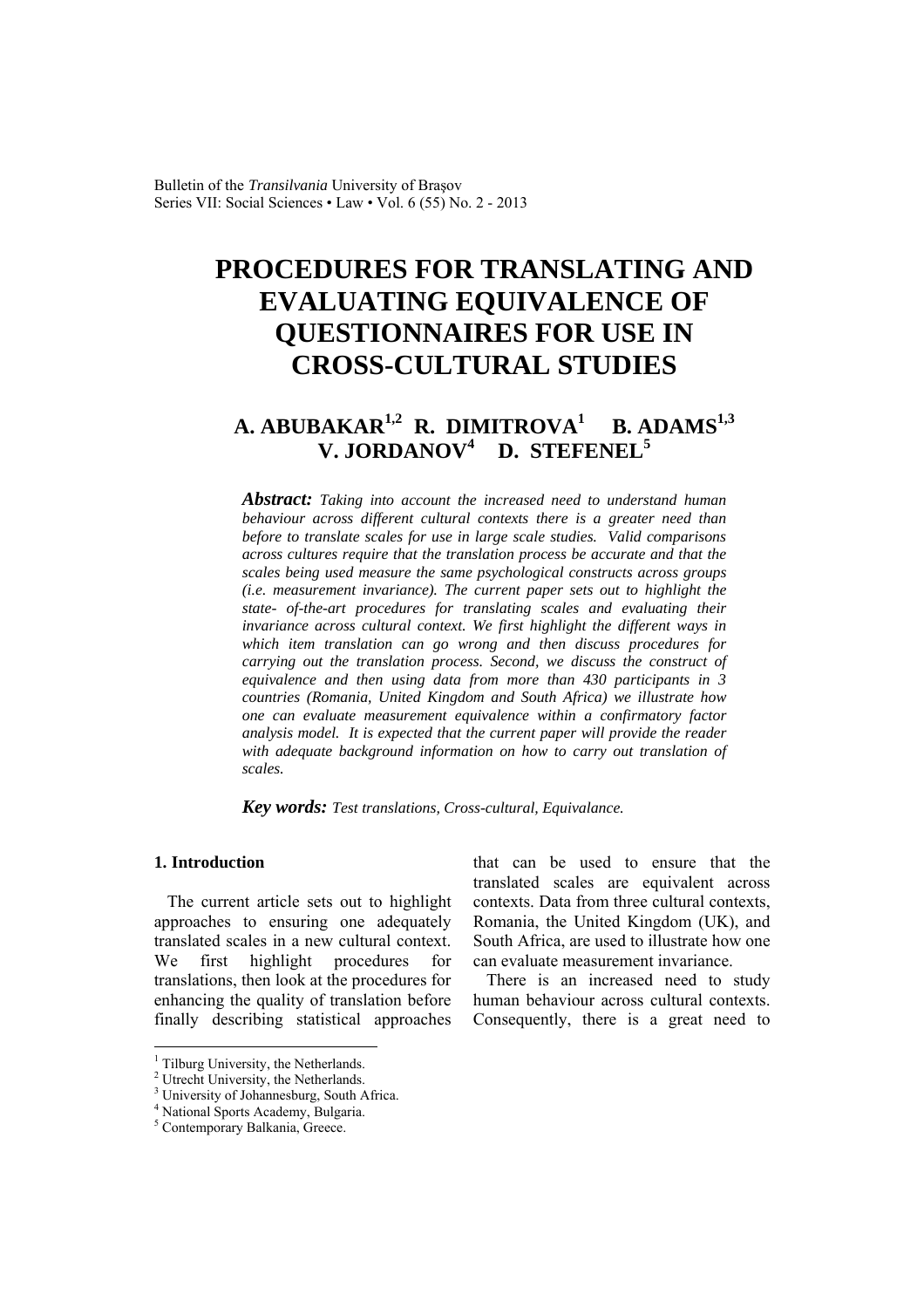translate scales that will be used in crosscultural studies. Most of the standardized scales have been developed in English speaking countries. To use scales in non-English language speaking contexts, researchers are required to translate the English version into the language in which the scale is needed. When not carried out properly, translations could easily lead to poor reliability and validity in the data collected; consequently the value of an adequate translation cannot be overstated [1]. The literature is full of examples of cases where the study design and results are compromised due to problems arising from inadequate translations [2]. One example of where a translation can go wrong is when one uses a term that provides a clue of the required response in the target language. A classical example is this multiple choice item as cited by Van de vijver and Tanzer [3]. *Where do birds with webbed feet live? a) In the mountains, b) in the woods, c) in the sea, or d) in the desert.* The Swedish version of the scale asked where do birds with 'swimming feet' live making the item much easier to respond to for the Swedish speaking children. Translation problems may also arise due to differences in the grammatical and structural aspects of language. An example has to do with the differences in the structure of English when compared to other languages. In English, we do not need to include an article when mentioning a noun, however in other languages (e.g., Spanish, and Arabic's) an article is included, and this article carries important information.

During a translation process this differences in language can easily lead to serious difficulties. A good example of this problem is presented by Pena *et al* [4] while discussing issues related to the adaptation of the Peabody Picture Vocabulary Test–Revised (PPVT) [5] to the Spanish Test de Vocabulario en Imagenes Peabody [6]. PPVT is a single-

word recognition task. The examiner tells the child a word and the child is expected to select one of four pictures that best depicts the given word. The original version (since was developed in English has no articles i.e., dog and not the dog); to ensure that 'equivalence' and avoid the situation where a child may receive an extra clue even the Spanish version requires that examiner says 'dog' not the 'the dog'. Yet naturally the Spanish in their day- to- day usage of language they would include an article in naming a dog. Pena et al. (2007) argue that '*Omitting the article could result in a functional difference unintentionally affecting test performance because Spanish-speaking children do not typically hear nouns without their articles'.*

A good translation aims to avoid all these potential pitfalls by producing a measure that is conceptually equivalent to the original one yet easy to read, to understand and use in the target language. To avoid the problems listed above and other potential bias, it is important to follow a systematic approach in translating and evaluating scales. Figure 1 below shows a step-by-step procedure of the translation and evaluation procedure.

# **2. Procedures for Translations**

There are various approaches translations including back-translations and committee approaches [7]. Each of these approaches has limitations and we recommend the use of an approach that combines these different approaches [8]. We recommend a procedure that comprises forward translation. During forward translation items from the original language are translated into the target language. To ensure the quality of the translation one has to carefully select translators. Preferably they should be bilinguals, who are familiar with the local context and the construct of interest [9].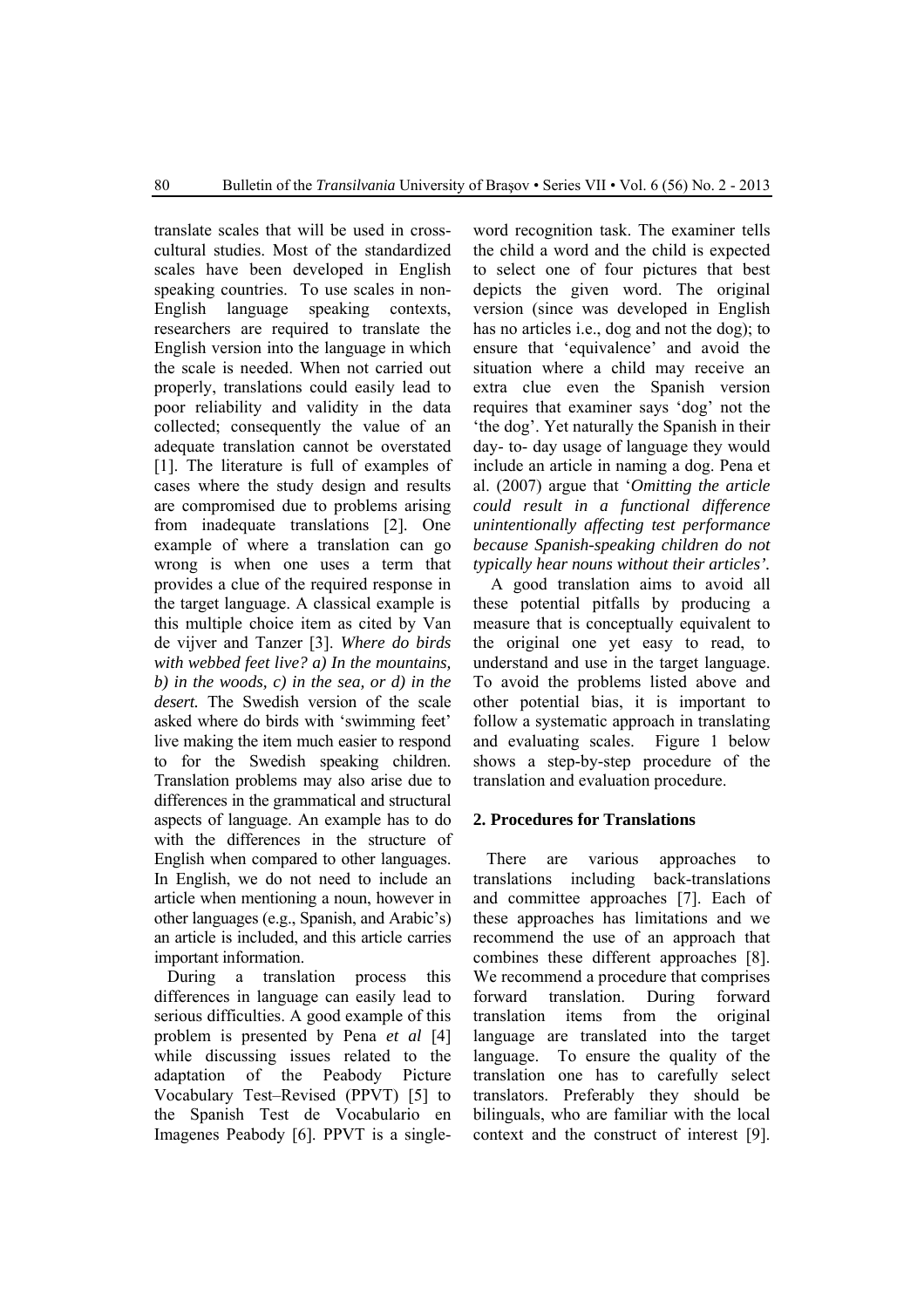Following translation by these bilinguals the back-translation can be requested from 2 independent bilinguals who are familiar with the language. The last step can be a harmonization stage where a panel of experts meet to discuss both the original items and the translated items. The panel will aim at identity faulty items, discussing

alternative wording, and discuss the new wording until they reach a consensus. An important point to note is that this is an iterative process, where the three steps are repeated until one produces a scale that is conceptually equivalent to the original one and is easy to read in the target language.



Fig. 1. *A summary of the Test Translation and Evaluation Procedures* This figure was adapted from Abubakar and Van de Vijver [10]

# **3. Procedures for Evaluating and Enhancing the Quality of Translation**

Having gone through the translation procedures, one cannot assume that the perfect scale has been identified. There are many strategies that can be used to

evaluate the extent to which the translated items are of good quality. In this article we are going to discuss two such strategies which we think are not only easy to implement but also produce highly reliable evaluation of the scale.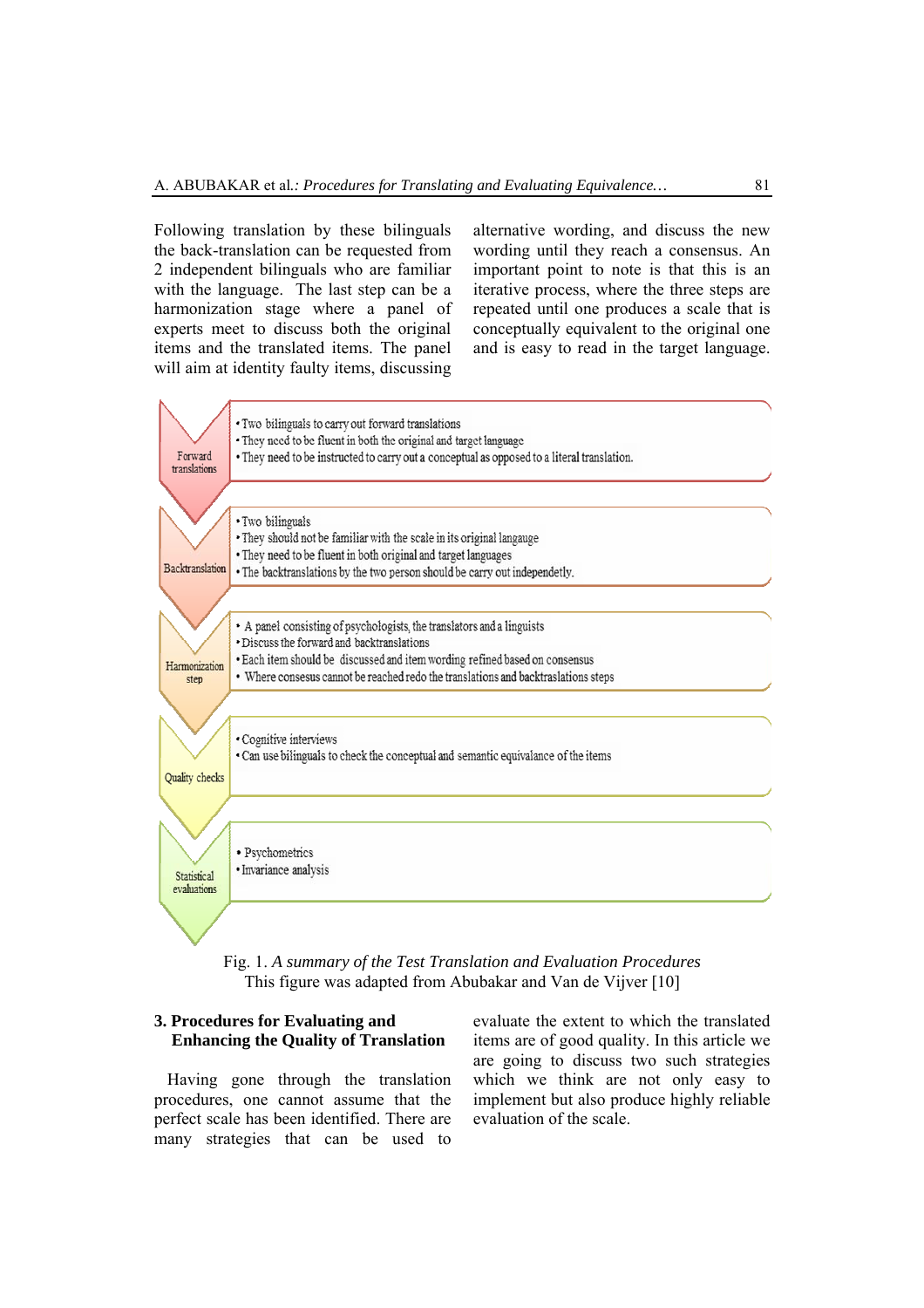# **3.1. Cognitive interviewing**

This is a process aimed at investigating the cognitive processes by which a respondent answers to survey questions in particular as it relates to comprehension, recall, decisions and judgement [11]. The aim of this process is to detect problems in the questionnaire and correct those problems before the questionnaire is administered. There are two ways in which cognitive interviews can be carried out. First, we have the *Think aloud protocol*- in this approach the interviewer asks the person taking the test to say loudly their thoughts as they prepare to answer the question asked. In this way the interviewer hopes to understand the process by which the person comes up with the right answer. Second, we have the *Verbal probing technique*-in this technique the participants are asked about selected questions to examine the comprehension of the questions and highlight the reasons for their choices and to pick out problematic items. Questions used in this session need to include measures of comprehension, recall, and evaluation. Cognitive interviews basically involve small sample sizes (around 15) and it is also an interactive process where mistakes identified are corrected and the process repeated until one is satisfied with the measure.

# **3.2. The use of bilinguals**

Bilinguals can be extremely useful in helping one investigate the degree to which the translated items are equivalent and identify any faulty items early enough. As a process bilinguals can be used in various ways to enhance the quality of the translation. Mallinckodt and Wang [12] present an elegant approach in which bilinguals were used to evaluate a translation of the Experiences in Close

Relationships Scales [13] into Mandarin. In this study, a dual-language procedure was implemented where bilingual students were presented randomly with half of the scale in Mandarin and the other half in English. The English and Mandarin items were alternated. So each item on the scale was responded to by half of the students in English and half of the students in Mandarin. Analysis of each item was carried out to examine if there were items where students were more likely to fail when presented in a particular language. Such a procedure allows for the statistical evaluation of the extent to which items within a scale are differentially performed based on the language they were administered in. Items that show different patterns of performance based on the language of administration can then be reviewed and necessary changes implemented.

# **4. Statistical Procedures for Evaluating the Psychometric Properties of the Translated Scales**

This section will be discussed using a practical example from the Satisfaction with Life Scale (SWLS) [14] which is a 5item self-report instrument assessing subjective well-being. The scale is scored on a five-point Likert scale ranging from 1 (*Strongly disagree*) to 5 (*Strongly agree*), with higher scores indicating greater life satisfaction. Sample items include "I'm satisfied with my life" and "On the whole my life is next to my ideal". For the purpose of this illustration we used data from 438 participants from South Africa, Romania and UK A significant number of participants did not indicate their age, but for those who did, the mean age of the sample was 21.37 (*SD* = 3.06) with the South African sample being significantly younger (mean 19.68, *SD* = 1.61) compared to UK sample whose mean age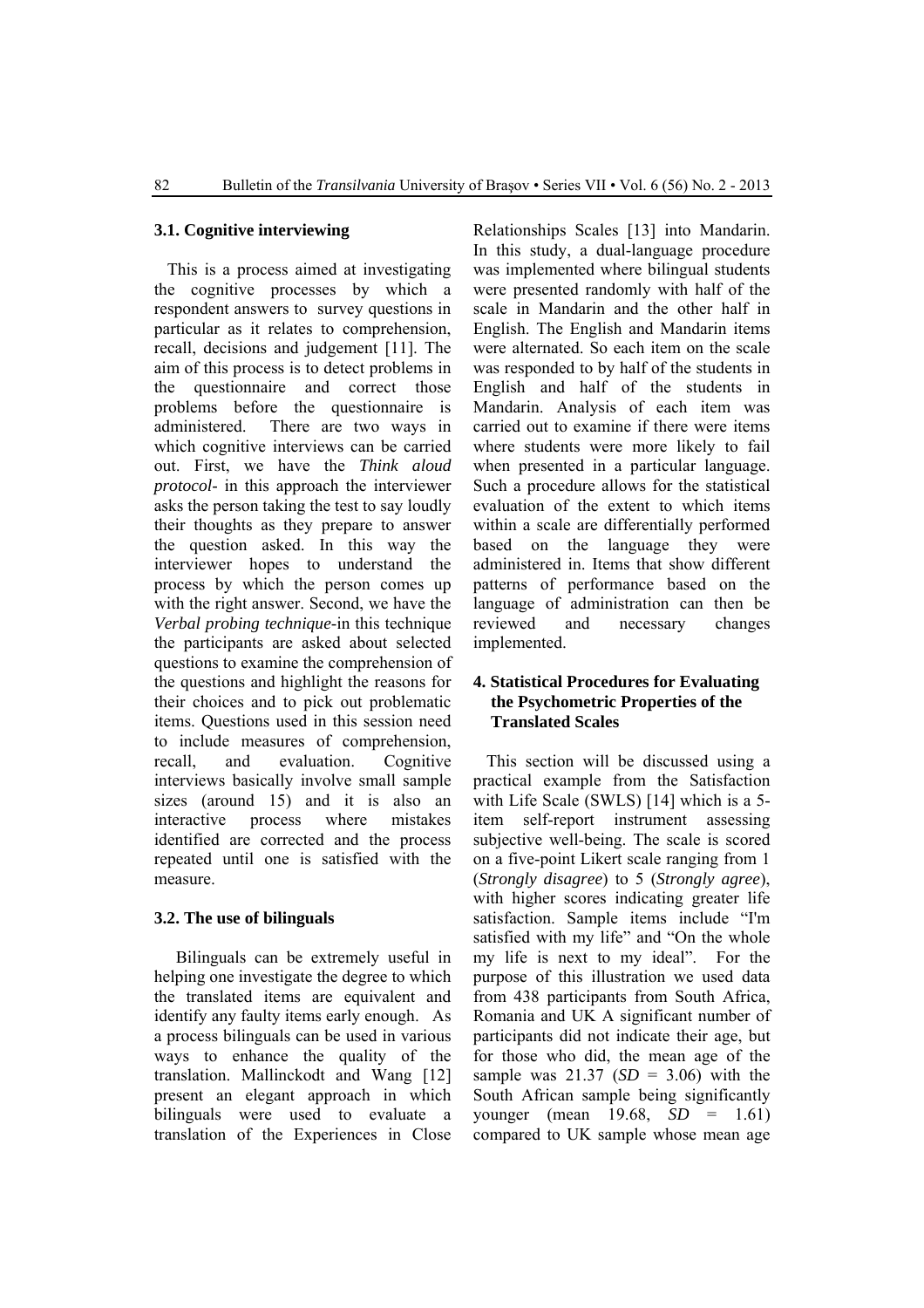was  $22.37$  ( $SD = 4.14$ ). The mean age of Romanians was 22.52 (*SD* = 2.76).

### **4.1. Psychometric Evaluation**

An adequately translated scale is one whose basic psychometric characteristics are good. Two key psychometric characteristics are usually of interest. First, reliability which refers to the extent to which the scales provides consistent scores across items (internal consistency), time (test-retest reliability), and administrators (interrater reliability). We do not have the latter two forms of reliabilities but we did evaluate the internal consistency. In this case the alphas for the Romanian sample were excellent according to the rules of thumbs (alpha of .826), similar results were observed for UK, .820 while for South Africa it was slightly below the recommended value of .680; recommended value is .700 [15].

# **4.2. Evaluation of Measurement Invariance Using Confirmatory Factor Analysis**

To evaluate the extent to which the scale measures the same construct in UK, Romania and South Africa one can carry out the four steps for evaluating measurement invariance through Confirmatory Factor Analysis (CFA). We highlight the steps that can be taken to evaluate the invariance of a scale within a CFA model.

1. First, to estimate the CFA of the model in each country. This step helps to check that the data fits in all countries as this is especially important when one has many countries and a single country with poor structure may significantly influence the observed results, leading to the whole dataset showing a lack of invariance. The

quality of the fit needs to be decided based on set standards and suggestions from the literature. It is recommended that the following fit indices be assessed: Chi-Square (in an adequately fitting model the chi-square results should be nonsignificant. However, there is sufficient evidence to show that chi-square statistics are sensitive to sample size. Therefore if one has a large dataset chances are that the chi-square statistics will be significant. Consequently most people ignore this while making decisions on the adequacy of the specified model), the Tucker-Lewis Index (TLI  $\leq$  .95 excellent;  $\leq$  .90 good), the Comparative Fit Index (CFI  $\leq$  .95 excellent; < .90 good) [16] and Root Mean Square of Approximation (RMSEA  $> 0.06$ ) excellent  $> 0.08$  good). Testing a single factor model, indicated that the scale was unidimensional and that our data had a good fit to the hypothesized model. All the fit indices were above the recommended minimum standards. In addition, the factor loading were significant and substantial in both cases as shown in Figure 2 regarding details of the factor loadings. What these results indicate is that this scale has a unidimensional structure in all countries. Using only this set of findings one cannot justify comparing observed means in these two groups. To be able to compare group means one needs to carry out further analytic steps.

2. The next important step involves multigroup CFA where one will examine the configural model for all groups simultaneously. In this model, we tests if the structure of the scale is similar in all countries. No comparison is made between groups. If all the countries had good fitting models in step one, this step is expected to be ok. See table 2 for the fit indices from our analysis.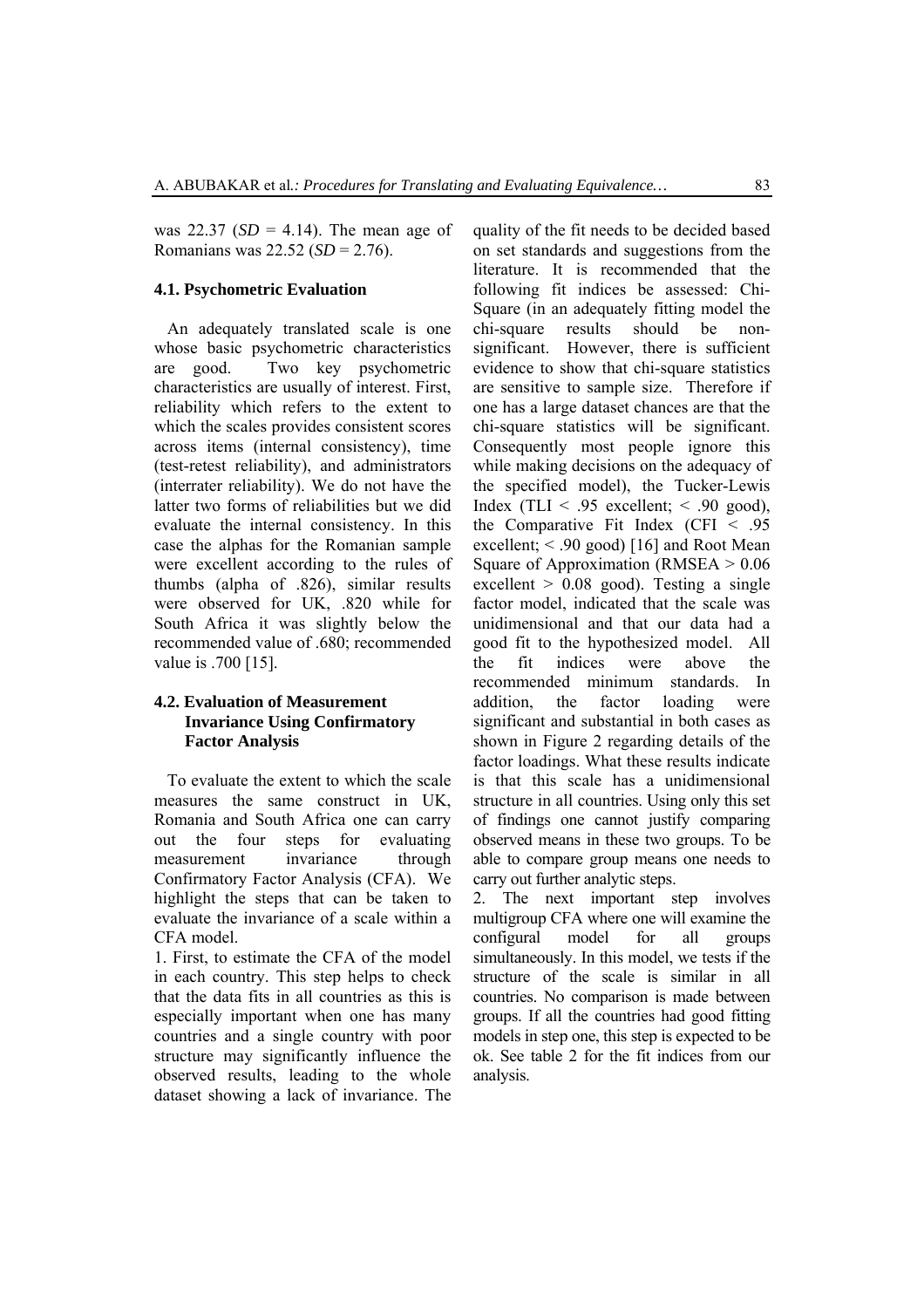



3. The third step involves testing for metric invariance; here constrains are included in the analysis to evaluate the extent to which the factor loading would be equal across groups. In this step not only the fit indices have to be within the acceptable range, as discussed in step one but also additional criteria apply. Here one evaluates the quality of successive models. The delta CFI (the term used to refer to the change in CFI of less than .010 is considered desirable) and the smallest AIC figure represents a

better fitting model [17]. Although our model has a good fit to the data the change in CFI was large (.021) which indicated that we did not yet achieve metric invariance. As suggested in the literature when one fails to meet these criteria, we need to identify the items causing misfit and free some factor loadings (partial metric invariance).

Results indicate that after releasing the loading on one item (item 2) we achieved a partial metric invariance.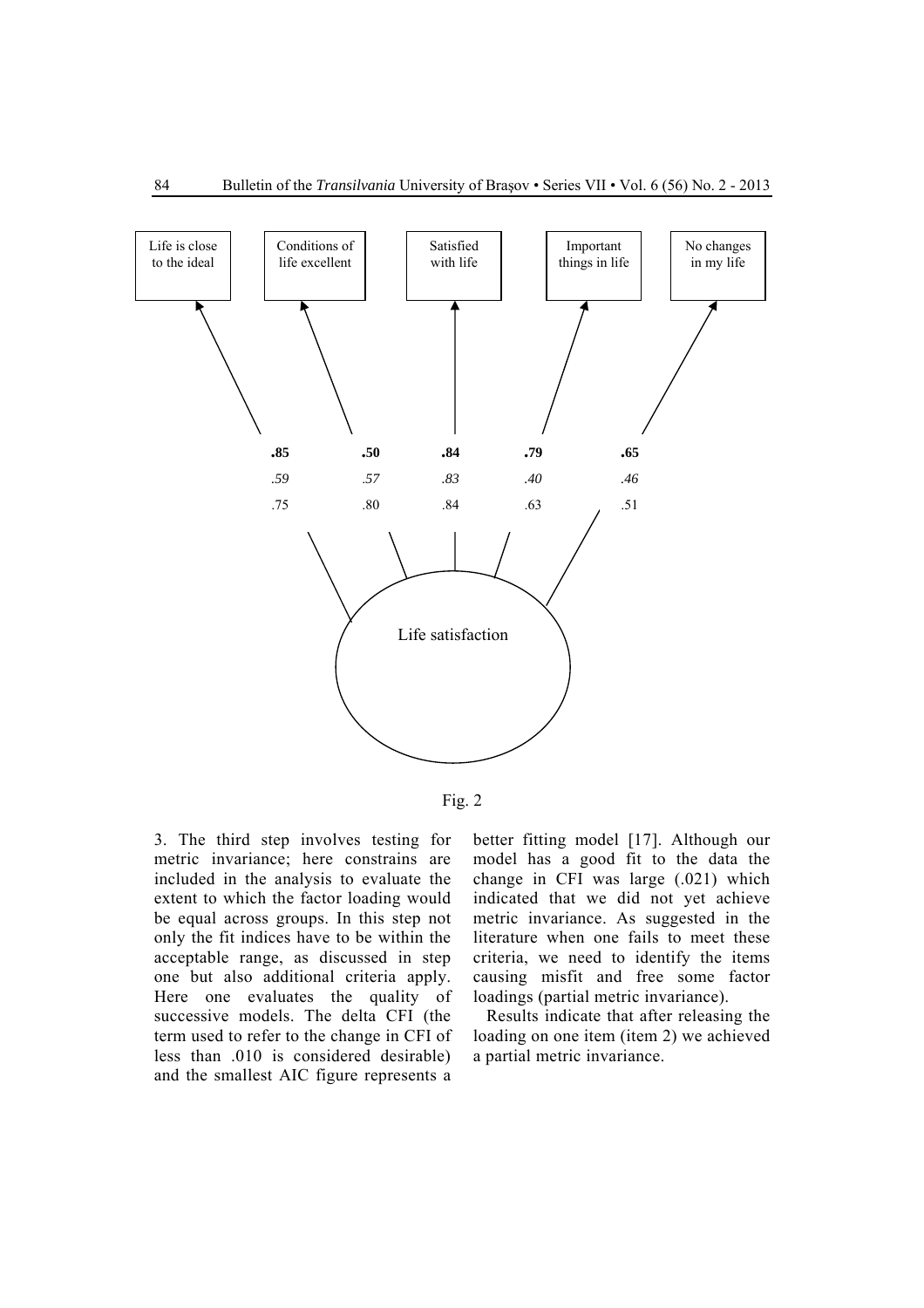| Model                                | $\mathbf{v}^2$ | df | $\chi^2$ / df | <b>RMSEA</b> | TLI  | <b>CFI</b> | $\Delta$ CFI   | AIC    |
|--------------------------------------|----------------|----|---------------|--------------|------|------------|----------------|--------|
| Unconstrained model                  | 31.74          | 15 | 2.11          | .051         | .953 | .976       | $\overline{a}$ | 121.74 |
| Measurement weights                  | 54.66          | 23 | 2.37          | .056         | .942 | .955       | .021           | 128.66 |
| Partial<br>Measurement<br>weights    | 43.38          | 21 | 2.06          | .050         | .955 | .968       | .008           | 121.38 |
| Measurement intercepts               | 99.75          | 33 | 3.02          | .068         | .914 | .906       | .039           | 153.75 |
| Measurement<br>Partial<br>intercepts | 52.78          | 23 | 2.29          | .055         | .945 | .958       | .010           | 126 78 |

*Measurement invariance statistics for SWLS across three countries* Table 1

The fourth step, involves testing for scalar invariance, which entails constraining the intercepts to be equal across groups and checking the fit for the model (in AMOS this is the measurement intercept model). If the model meets the rules of thumb as used for the metric invariance step i.e. (Step 3) you can assume that the observed means from both groups measure the same underlying construct. In our model this was not achieved. We therefore had to go an extra step and free some loadings, which enabled us to attain partial scalar invariance. We had to release 3 items, and the only invariant items were items 1 and item 4, while some people have argued that this is sufficient to compare observed means across groups others argue that in such a case the best approach would be to compare latent means. Further discussions on this can be read I several earlier publications e.g Milfont, & Fischer, (2010).

# **5. Conclusion**

Adequate translations require a systematic and thorough approach that involves various iterative steps. The adequacy of translated materials needs to be evaluated using both qualitative (e.g. cognitive interviewing) and quantitative (e.g. Invariance analysis) approaches as illustrated in this paper. Approaching translations with vigour will contribute greatly to enhancing the validity of the cross-cultural studies.

### **References**

- 1. Sireci, S.G., et al.: *Evaluating Guidelines For Test Adaptations A Methodological Analysis of Translation Quality.* In: Journal of Cross-Cultural Psychology, 2006. 37(5): 57-567.
- 2. Hambleton, R.K., L. Patsula, L.: *Adapting tests for use in multiple languages and cultures.* In: Social indicators research, 1998, 45(1-3): 153-171.
- 3. van de Vijver, F., Tanzer, N.K.: B*ias and equivalence in cross-cultural assessment: An overview*. In: Revue Européenne de Psychologie Appliquée / European Review of Applied Psychology, 2004, 54(2): 119-135.
- 4. Peña, E.D.: *Lost in Translation: Methodological Considerations in Cross*‐*Cultural Research.* In: Child Development, 2007, 78(4): 1255-1264.
- 5. Dunn, L.M., Dunn, L.M.: P*eabody picture vocabulary Test* (Revised). Circles Pine, MN. American Guidance Association, 1981.
- 6. Dunn, L., et al.: *Test de Vocabulario en Imagenes Peabody*. Circle Pines, MN. American Guidance Service, 1986.
- 7. Carlson, E.D.: *A Case Study in Translation Methodology Using the Health*‐ *Promotion Lifestyle Profile*  II. In: Public Health Nursing, 2000. 17(1): 61-70.